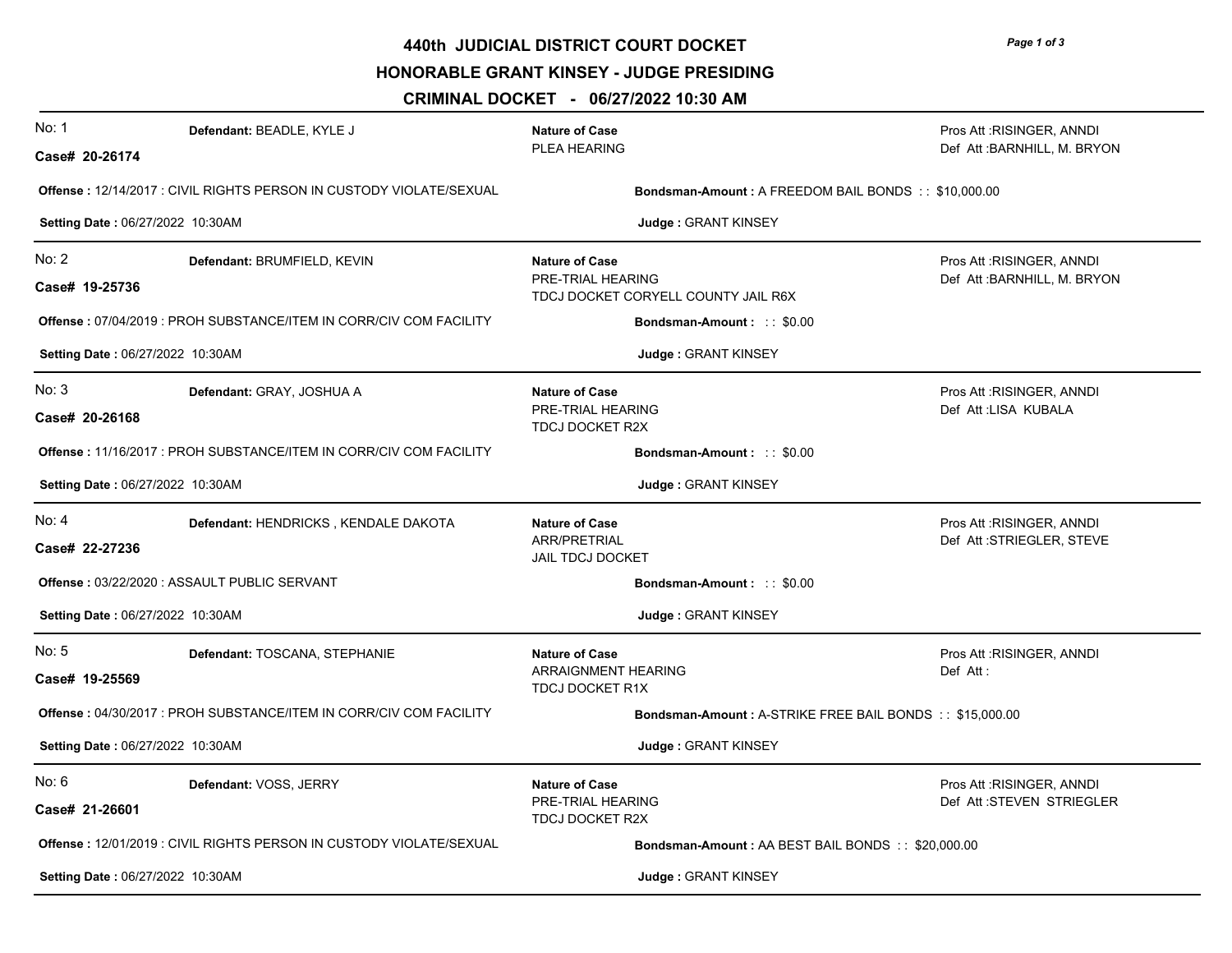**440th JUDICIAL DISTRICT COURT DOCKET**

**HONORABLE GRANT KINSEY - JUDGE PRESIDING** 

**CRIMINAL DOCKET - 06/27/2022 10:30 AM**

| No: 7                                                                      | Defendant: WHEELER, DILLON | <b>Nature of Case</b>              | Pros Att : RISINGER, ANNDI                                         |  |
|----------------------------------------------------------------------------|----------------------------|------------------------------------|--------------------------------------------------------------------|--|
| Case# 19-25828                                                             |                            | PLEA HEARING<br><b>TDCJ DOCKET</b> | Def Att :BIERMAN, NANCY KNOX                                       |  |
| <b>Offense : 11/04/2017 : PROH SUBSTANCE/ITEM IN CORR/CIV COM FACILITY</b> |                            |                                    | <b>Bondsman-Amount: ALL AROUND BONDING CO. #101 :: \$10.000.00</b> |  |
| <b>Setting Date: 06/27/2022 10:30AM</b>                                    |                            |                                    | Judge: GRANT KINSEY                                                |  |